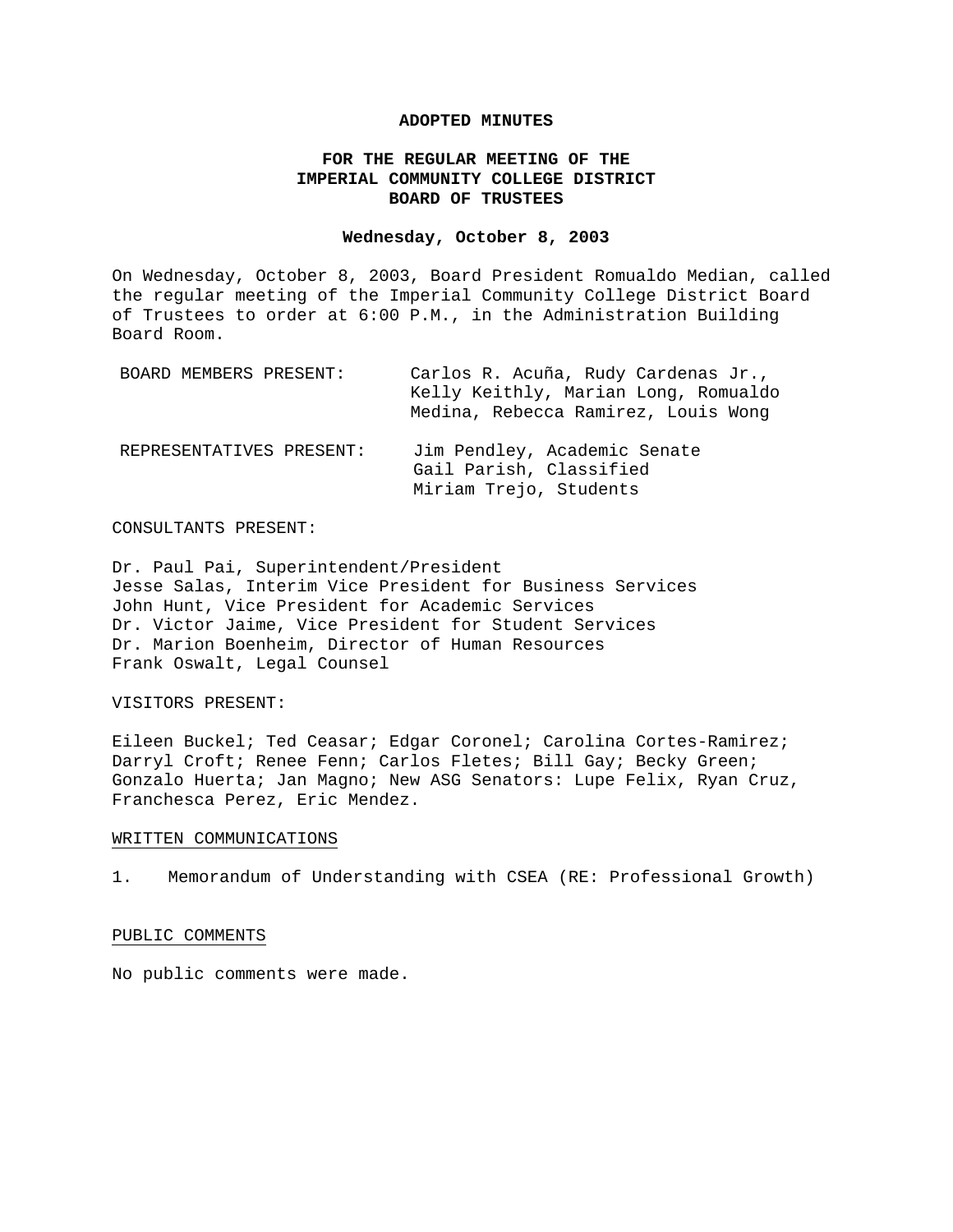## INLAND VALLEYS' TRUSTEES MEETING

Marian Long attended a meeting of the Inland Valleys' Trustees at Riverside Community College on September 12, 2003. Mrs. Long presented the following information:

- A presentation was made by Dr. Martha Romero, Chair of the Accrediting Commission. She reviewed the new accreditation standards. She stated that the purpose of accreditation is to sustain and enhance the quality of higher education: (1) Accreditation is a gatekeeper for threshold level of quality; (2) It provides a primary incentive for quality improvement; (3) It enables exchange of expertise. The 2002 Standards add another element to the accreditation focus—what students have learned as a result of attending college, or student learning outcomes.
- SB 338 adds strict rules for receipt of state apportionments for concurrent enrollment of high school students in a community college course.
- The Chancellor's Office Budget Task Force has begun the process of formulating a system budget proposal for 2004-2005.
- The Board of Governors has to deal with the under-funded districts that have had to take a disproportionate share of the budget reductions. This needs to be addressed in any structural changes to financing colleges.

## ASSOCIATED STUDENT GOVERNMENT UPDATE

ASG President, Miriam Trejo, introduced new Senators Lupe Felix, Vice President; Ryan Cruz, Elections; Franchesca Perez, Parliamentarian; Eric Mendez, Publicity.

Ms. Trejo went on to report the following:

- The ASG had a great turnout for the September 17 Hispanic Heritage Celebration.
- A Recall Forum was held on October 6, where students spoke for and against the recall. Representatives were present to speak for candidates for Governor.
- On October 8, guest speaker, Holocaust survivor, David Faber, addressed students at 10:00 A.M., in the College Center.
- A Domestic Violence Fair will take place on October 9 from 9:00 A.M. to 1:00 P.M.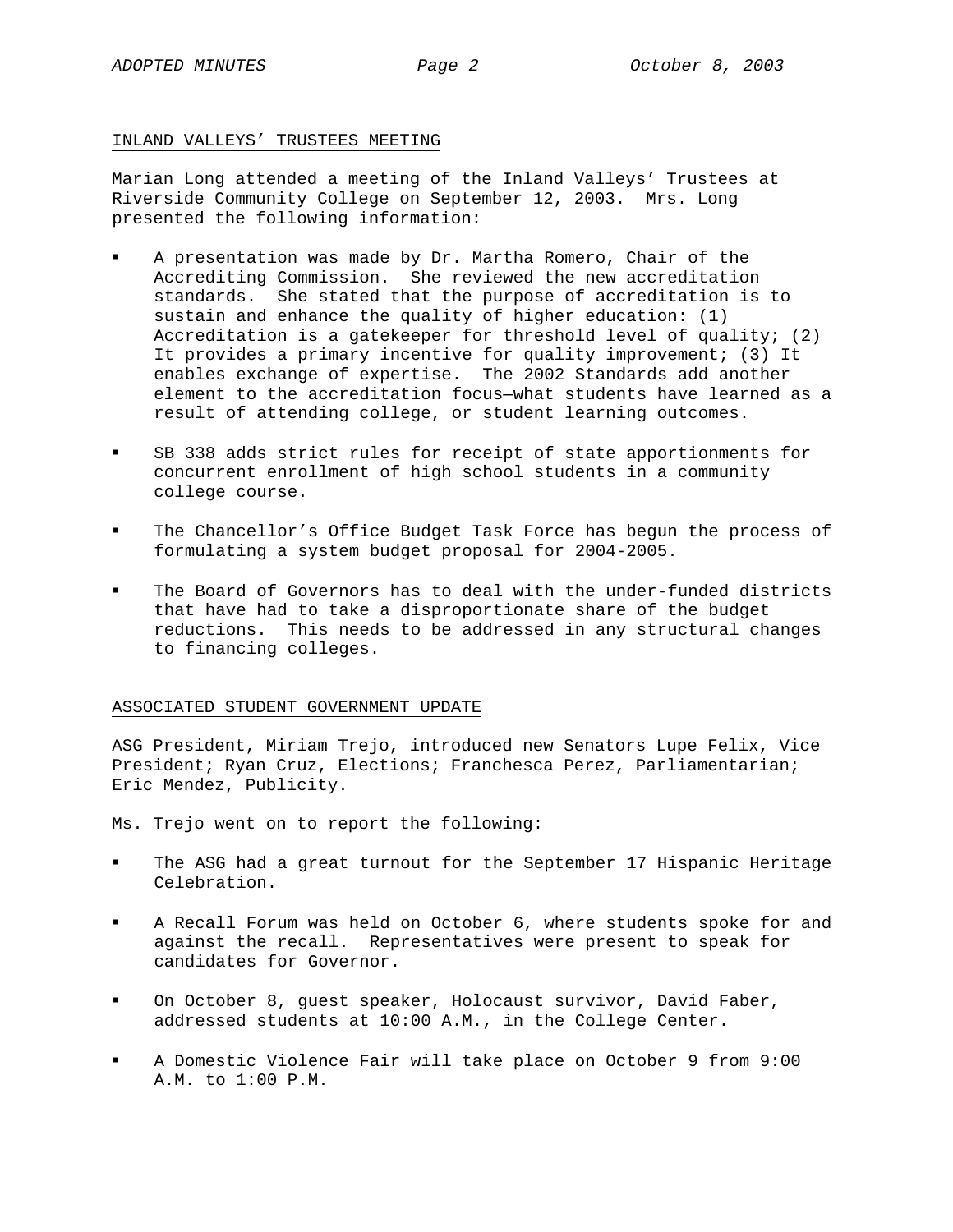- Hypnotist Chuck Milligan will perform in the College Center on October 14.
- Halloween celebration will take place in the College Center on October 30.

## ACADEMIC SENATE UPDATE

Academic Senate President, Jim Pendley, reported the following:

- Renee Fenn addressed the Academic Senate about a grant partnership project between IVC and CETYS focusing on how culture impacts teaching and learning. Faculty volunteers are needed from each school.
- Edgar Coronel from Strata addressed questions from the Senate regarding the information technology infrastructure. Information Systems is launching a new Help Desk system, and it will be tested by the Science/Math Division.
- Cathy Zazueta announced that progress was being made toward the development of an institutional Emergency Preparedness Plan.
- The Senate is looking at the future of instruction and its programs, and especially looking at replacement of faculty. Eric Jacobson, Jim Pendley, Mary Kay Borchard and John Hunt met to clarify the Faculty Hiring Policy.
- The election for Senate President will take place on October 9. The candidates are Dr. James Patterson and Benny Andres. The new President will take office in January.

## PRESIDENT'S UPDATE

Dr. Pai reported the following:

 During Phase I of the Visioning Process, five focus group meetings have been held. Attendance was 16 in Niland, 20 in Calipatria, 7 at Westmorland, 4 in Brawley at the first meeting, and 8 in Brawley at the second meeting. Participants offered many valuable recommendations, comments, and issues that reflected broad viewpoints and visions from the north end of the Valley. A resounding emphasis is on "Access" by transportation, by scheduling classes, and by the number of classes offered. Comments range from "IVC having no relationship with the community" to "IVC is the best small college anywhere." Having visits of high schools and communication to reach out to the community came up at every meeting. Board President Rom Medina and Trustee Marian Long who showed up at some of these meetings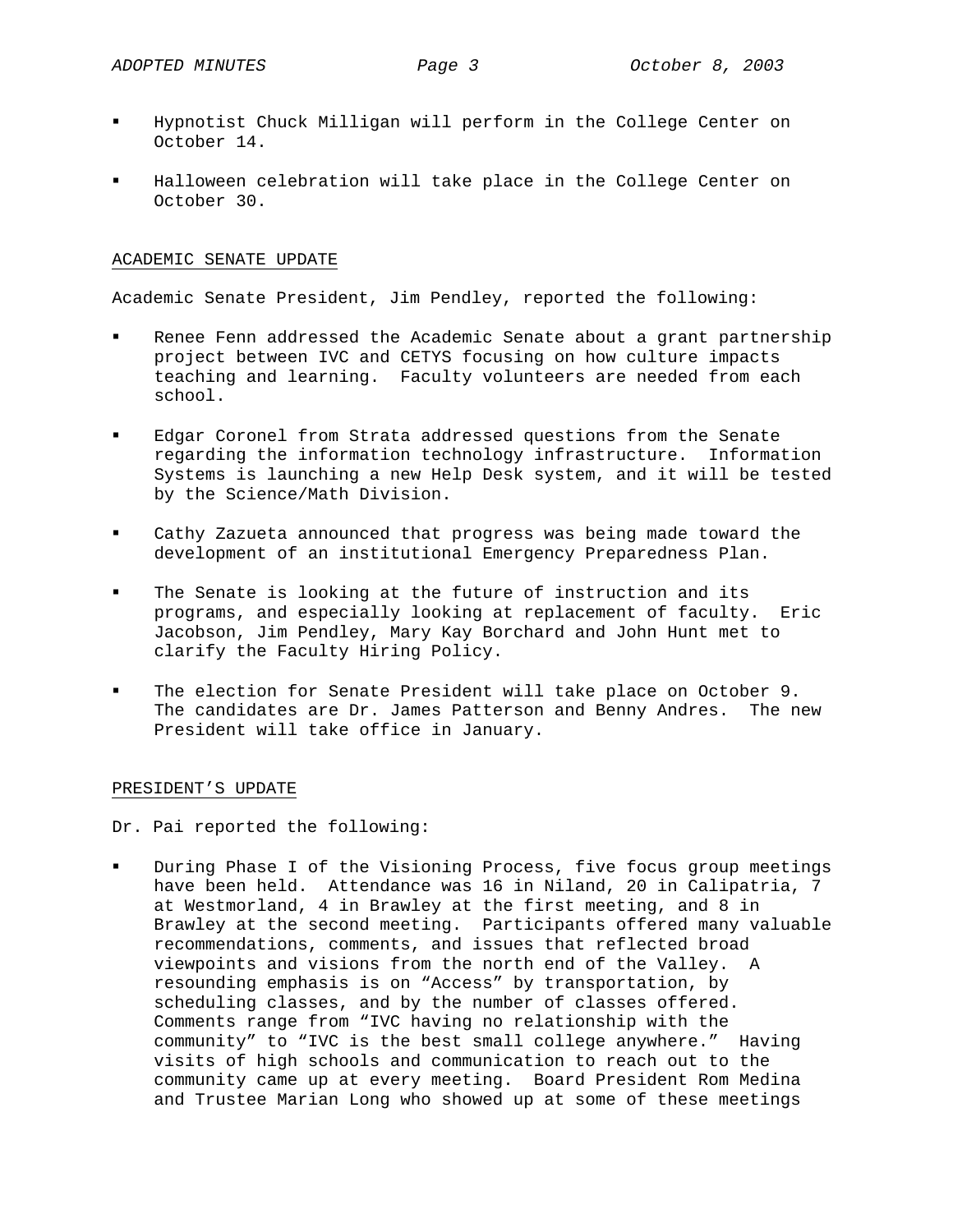are appreciated. Trustee Becky Ramirez was thanked for serving on the Steering Committee.

- On January 10, the Phase II Stakeholders Summit, will be held to prioritize all the visions collected from the 17 focus group meetings. Phase III will be the Vision 2006 Task Force composed of both internal and external people to fine tune the priorities into vision goals for us to fulfill IVC's Master Plan 2003-2006. Guest speakers for the Summit will be Steve Weiner (former member of the Board of Governors) and David Wolfe (former Executive Director of the Accreditation Commission) from the Campaign for College Opportunity.
- Higher Education Week was a success, thanks to all faculty and staff who assisted in this event, which was coordinated with all universities recruiting in the Valley, Imperial County Office of Education, local high school districts, and IVC. There were 255 IVC students participated in the Transfer Day on October 3, and 120 high school and IVC students attended CSU/UC Application Workshops on October 4.
- At the SDICCCA meeting held on October 5, San Diego State University released a report on community college transfer enrollees. IVC is in the middle of all nine community colleges enrolling 149 students in Fall 2003.

## TRANS ISSUE

Jesse Salas shared information relating to the 2000-2001 TRANs (Tax Revenue Anticipation Notes) Program audit by the IRS. The TRANS program is designed to assist community colleges in the event an actual cash flow deficit is reached. Imperial Valley College's understanding was that there needed to be a reasonable expectation that a cash flow deficit was to be reached during the year, and not necessarily that an actual cash flow deficit needed to take place.

The IRS conducted an audit for 2000-2001 to review the actual cash flow needs of all the 39 community college districts participating in the program. The IRS ruled that the colleges were not entitled to the arbitrage interest earnings because an actual deficit was not reached. IVC will have to submit \$70,000 to the IRS on the interest earned on the Tax Revenue Anticipation Notes.

## BOARD SELF-EVALUATION

Dr. Pai asked the Board to fill out their annual Board Self-Evaluation instrument and return it to the President's Office as soon as possible.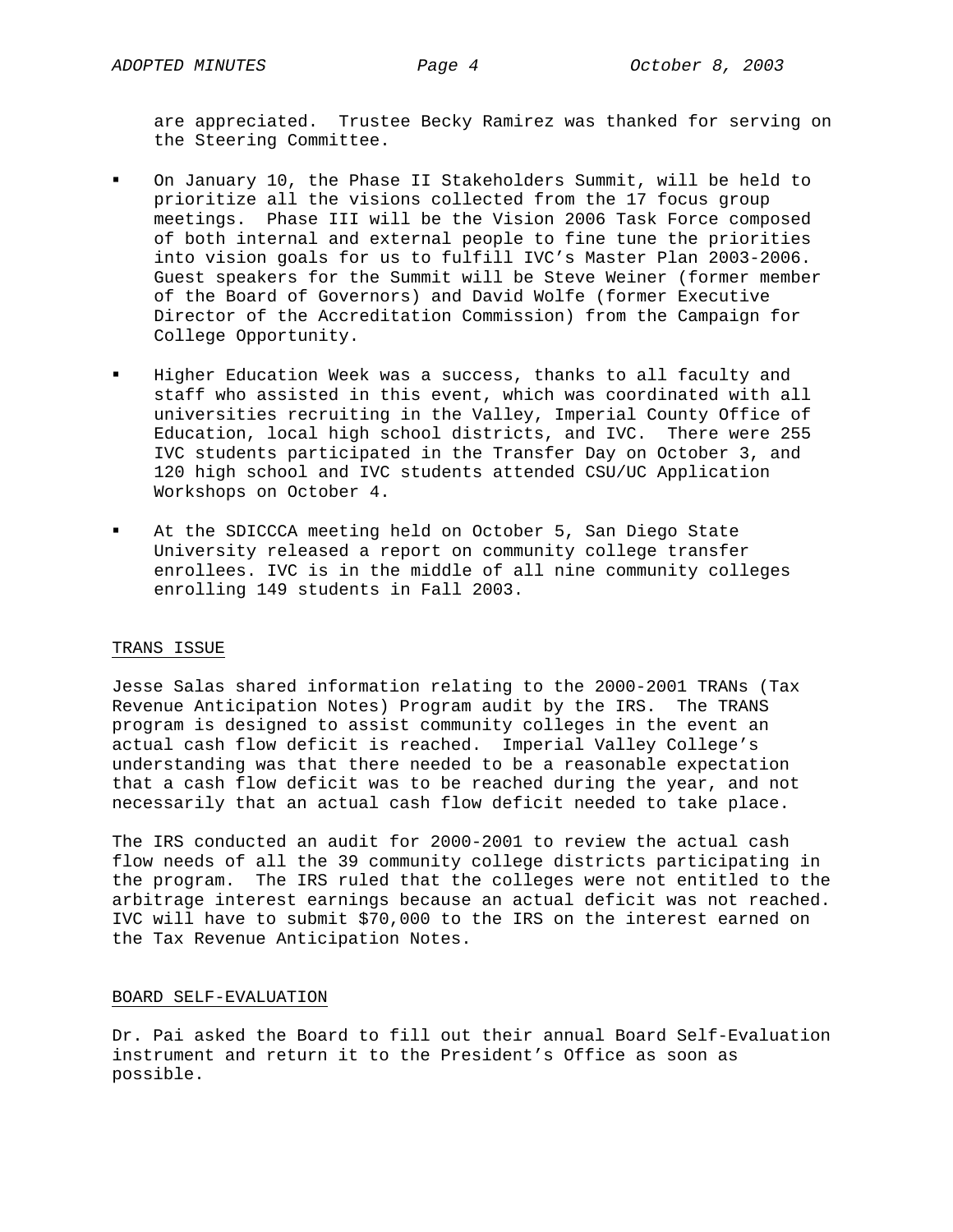## CHANGE BOARD MEETINGS DAY AND TIME

The Board discussed changing the Board meeting day and time. It was the consensus of the Board that a resolution would appear on the November Board agenda stating that the Board meeting date will be changed to the second Monday of the month at 6:00 P.M.

### CEO EVALUATION

Dr. Pai called attention to his response to the President's Self-Evaluation Instrument and outlined his ten goals for the 2003-2004 academic year. He reminded the Board that his evaluation will take place during the May 12, 2004 Board meeting.

M/S/C Keithly/Cardenas to approve the Minutes for September 10, 2003.

M/S/C Keithly/Cardenas Resolution No. 12802: **PURCHASE ORDERS**

BE IT RESOLVED that the issuance of current year Purchase Order Nos. 0400393 through 0400791, 4504004 through 4504007, and 4004012 through 4004019, inclusive are approved.

BE IT FURTHER RESOLVED that the issuance of Dummy Purchase Order Nos. 0400328 through 0400447.

M/S/C Keithly/Cardenas Resolution No. 12803: **PAYROLL WARRANT ORDERS**

BE IT RESOLVED that Payroll Warrant Order No. 5 in the amount of \$43,934.62 and Warrant Order No. 6 in the amount of \$1,438,031.71 be ratified.

M/S/C Keithly/Cardenas Resolution No. 12804: **COMMERCIAL WARRANT ORDERS**

BE IT RESOLVED that Commercial Warrant Orders on the General Fund be ratified as follows:

> 9 in the amount of \$105,137.14 10 in the amount of \$83,977.02 11 in the amount of \$1,770,824.13 12 in the amount of \$285,697.62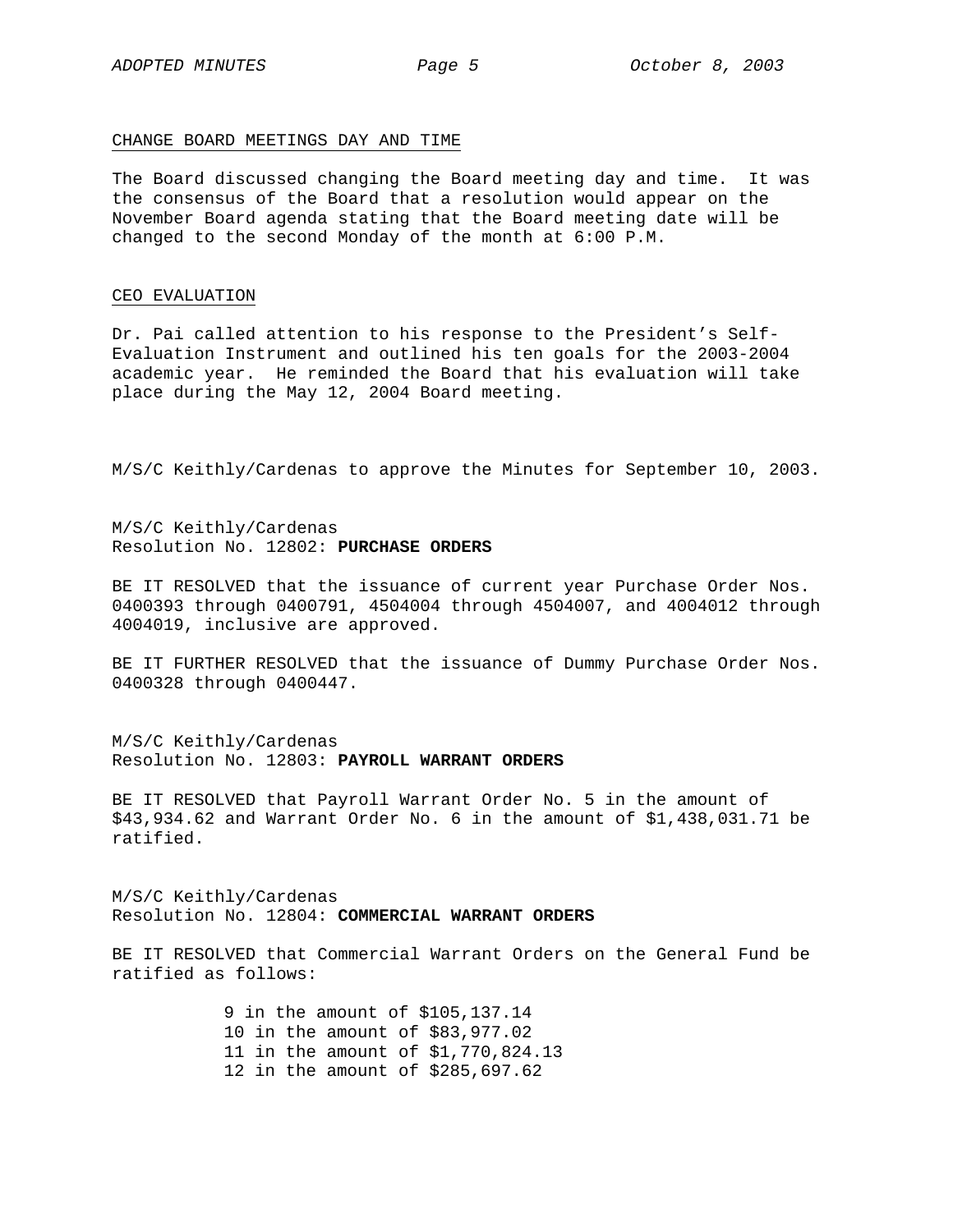# M/S/C Keithly/Cardenas Resolution No. 12805: **CALIFORNIA COMMUNITY COLLEGES QUARTERLY FINANCIAL STATUS REPORTS**

BE IT RESOLVED that the Governing Board accepts the financial statements prepared pursuant to Education Code 84043, for the quarter ending June 30, 2003, and directs the copies be forwarded to the Chancellor's Office of the California Community Colleges and to the Office of the Imperial County Superintendent of Schools as required by law.

M/S/C Keithly/Wong Resolution No. 12806: **ADOPTION OF THE DISTRICT BUDGET** 

BE IT RESOLVED that the General Fund Budget for the 2003-2004 academic year be adopted and filed with the California Community Colleges Chancellor's Office.

M/S/C Keithly/Cardenas Resolution No. 12807: **AGREEMENT FOR LEGAL SERVICES** 

BE IT RESOLVED that pursuant to the terms and conditions of Education Code Sections 35042.5 and 72420, that an agreement be approved with the legal firm of Horton, Knox, Carter, and Foote to provide legal services to the Imperial Community College District, which shall continue in effect through October 31, 2004.

M/S/C Keithly/Wong Resolution No. 12808: **GYM AIR CONDITIONING UNITS** 

WHEREAS, the Chancellor's Office has approved the use of State Scheduled Maintenance funds for the emergency replacement of air conditioning units at the gym; and

WHEREAS, the use of State Scheduled Maintenance funds require a 50% District match, and must be expended by May 15, 2004; and

WHEREAS, the Planning & Budget Committee recommended the use of District funds for this purpose at its September 24, 2003 meeting; and

WHEREAS, bids for the replacement of two 90-ton air conditioning units at the gym have been solicited.

NOW THEREFORE BE IT RESOLVED that the low bid of Sierra Air in the amount of \$ 116,886 for removal and replacement of two 90-ton air chilled air conditioning units located at the IVC gym facility, per the plans and specifications, be hereby accepted.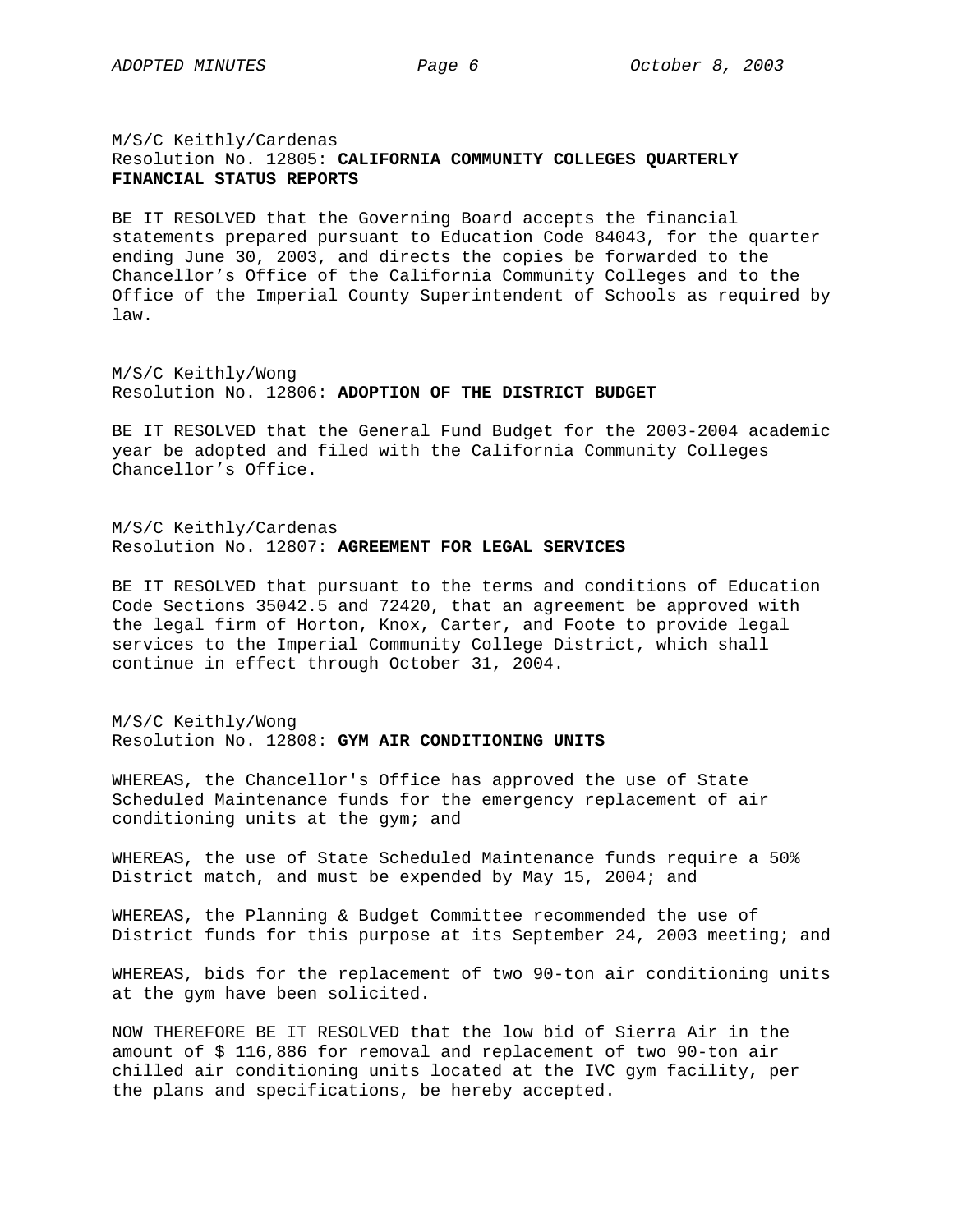BE IT FURTHER RESOLVED that the Superintendent/President and/or the Interim Vice President for Business Services be hereby authorized and instructed to sign all notices, contracts, change-orders, or other documents to effectuate the completion of said project.

*Fiscal Impact Statement: Project to be paid 50% by State Scheduled Maintenance funds, and 50% from District General Fund (as recommended by Planning & Budget Committee at its September 24, 2003 meeting).* 

# M/S/C Keithly/Wong Resolution No. 12809: **NEW STANDING COMMITTEE: ENVIRONMENTAL HEALTH AND SAFETY COMMITTEE**

BE IT RESOLVED that the Board approves the following revision to Board Resolution No. 12427 Standing Committees Restructuring, dated May 8, 2002:

CAMPUS OPERATIONS COMMITTEE will be created, which would include the current Building and Grounds Committee, Food Services Committee, Safety and Environmental Health Committee, and a newly formed Bookstore Committee.

BE IT FURTHER RESOLVED that the Board approves the recommendation of Cabinet, College Council and the Campus Operations Committee to establish the **Environmental Health and Safety Committee** as a standing committee, effective immediately.

BE IT FURTHER RESOLVED that the function, activities, and membership of the committee are as follows:

To carry out its mission to foster excellence in education for its students, the District must provide a safe learning and working environment for its students, faculty and staff. The purpose of the Environmental Health and Safety Committee is to create and maintain such an environment. The committee proposes to accomplish this purpose through the following functions and activities:

# Functions

- create and maintain active interest in health and safety and to increase commitment to these issues;
- stimulate an awareness of health and safety issues in an atmosphere of cooperation between campus constituencies and increase motivation and morale;
- identify problems;
- formulate policy and procedures;
- monitor and improve workplace health and safety;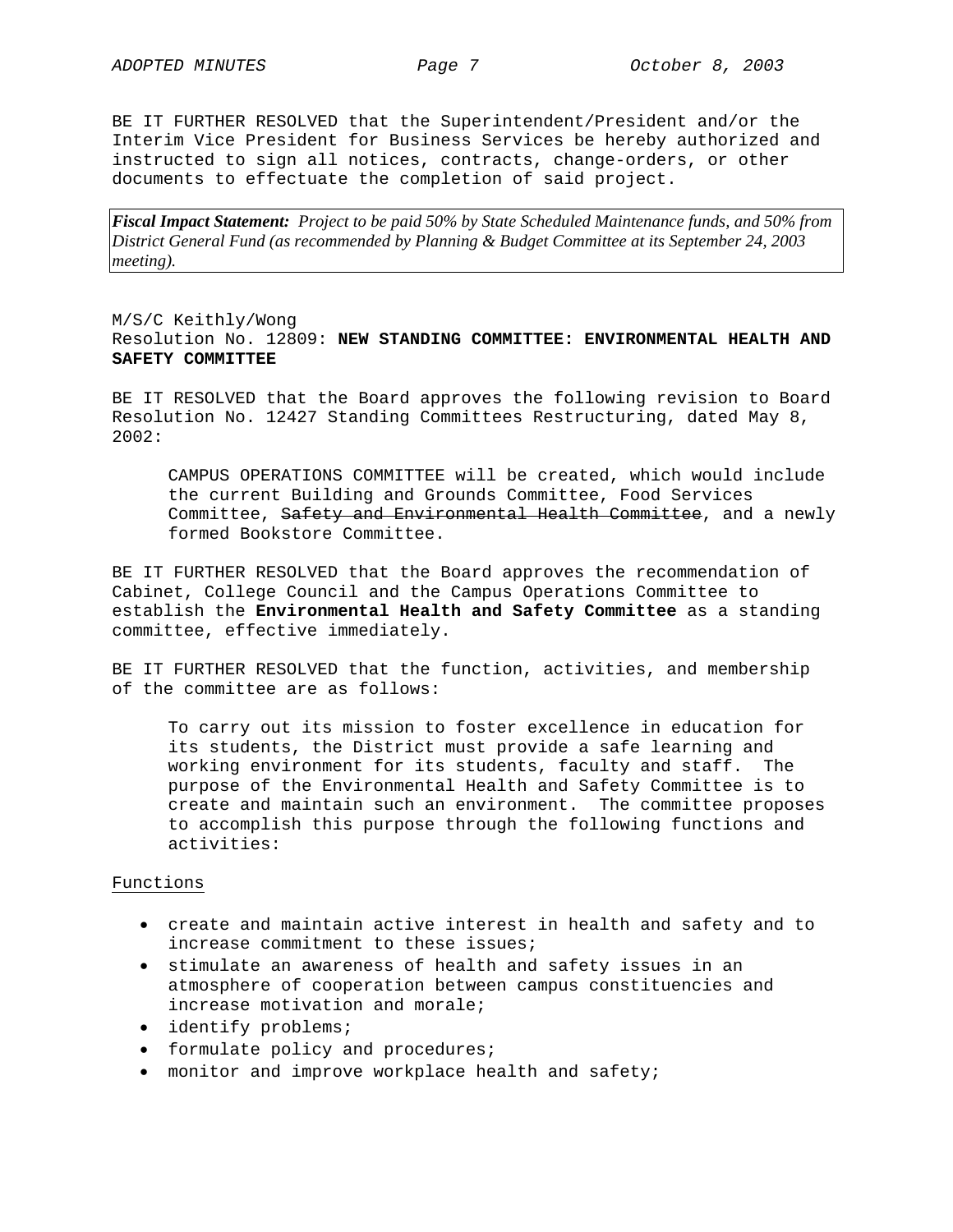• ensure that District safety programs and procedures are in compliance with state and federal statutes and regulations.

## Activities

- develop and implement programs to protect employees safety and health;
- deal with employee complaints and suggestions concerning health and safety;
- set up and promote programs to improve employee training and education;
- perform accident investigation and follow up;
- consult with professional and technical experts;
- make recommendations to management for accident prevention and safety program activities;
- monitor effectiveness of programs and procedures;
- perform periodic surveys and inspections to detect hazards and make recommendations for change;
- review and investigate reports of hazardous conditions and coordinate corrections;
- disseminate information about requirements concerning workplace health, safety, and environmental protection;
- perform hazard reporting and accident/injury record keeping.

The Environmental Health and Safety Committee shall be composed of the District's Safety Administrator, representatives from all major departments/areas, collective bargaining unit representatives, and student representatives. The committee shall meet regularly, not less than quarterly, and report to College Council.

## M/S/C Wong/Ramirez Resolution No. 12810: **BLOODBORNE PATHOGENS EXPOSURE CONTROL PLAN**

WHEREAS, California Code of Regulations, Title 8 (8 CCR), Section 5193, requires that employers having employees with occupational exposure to blood and other potentially infectious materials shall establish, implement and maintain an effective exposure control plan, which is designed to eliminate or minimize employee exposure.

WHEREAS, the Environmental Health and Safety Committee has developed the Bloodborne Pathogens Exposure Control Plan for the District and recommends its implementation;

NOW, THEREFORE, BE IT RESOLVED that the Board approves the Bloodborne Pathogens Exposure Control Plan and that it shall become effective October 8, 2003.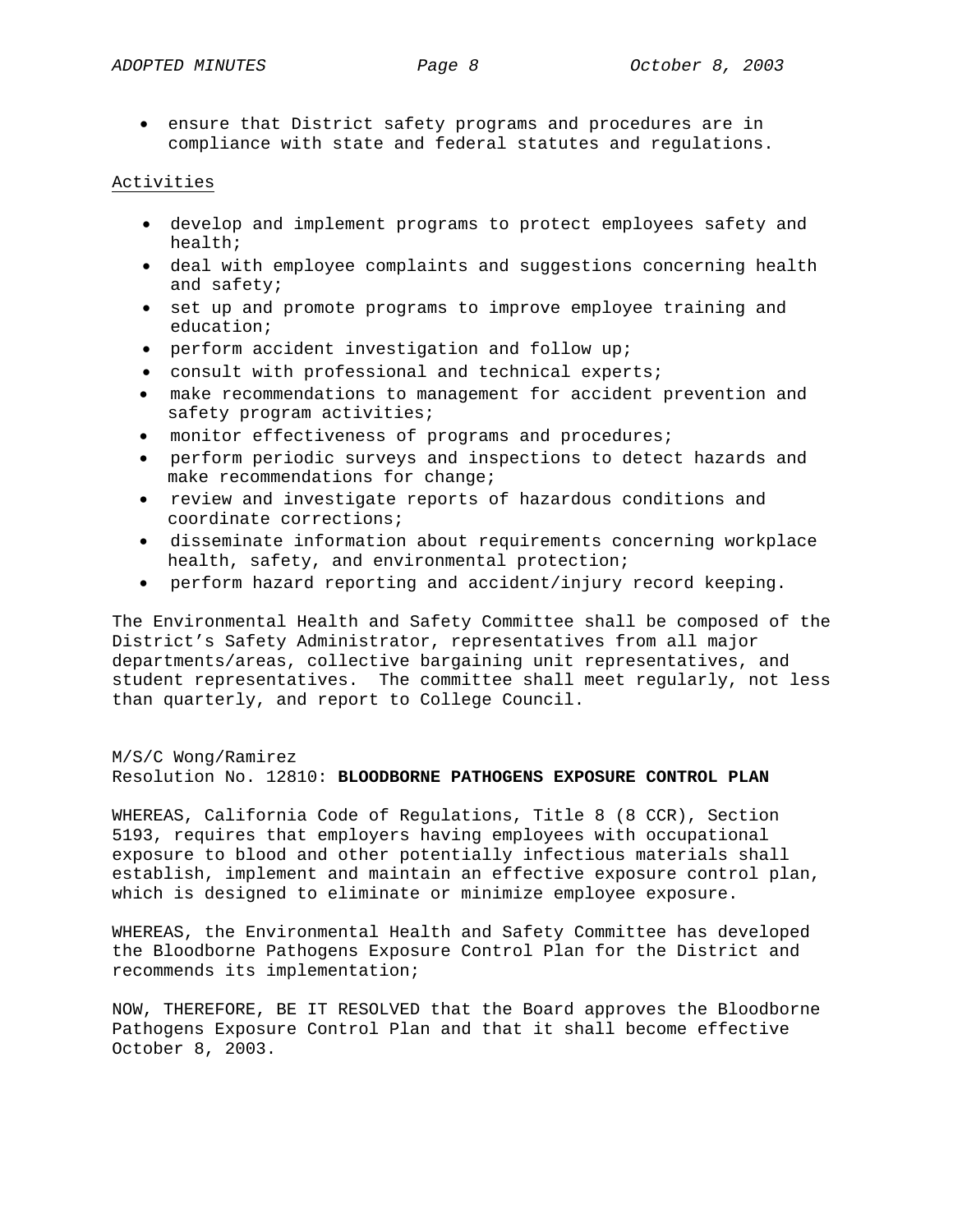M/S/C Cardenas/Acuña to go into **CLOSED SESSION** 

- 1. CONFERENCE WITH LEGAL COUNSEL: Anticipated Litigation-- Significant exposure to litigation pursuant to subdivision (b) of Section 54956.9: Three cases
- 2. CONFERENCE WITH LEGAL COUNSEL EXISTING LITIGATION Subdivision (a) of section §54956.9) Name of cases: C. Marylynn Carlson, Case No. LM-1781-E Craig R. Luoma, Case No. 1780-E
- 3. NEGOTIATIONS UNDER THE EDUCATIONAL EMPLOYMENT RELATIONS ACT Conference with District Negotiators RE: Direction for Negotiations
- 4. PUBLIC EMPLOYEE DISCIPLINE/DISMISSAL/RELEASE

## M/S/C Keithly/Cardenas to go back to **OPEN SESSION**

Board President Medina announced that in Items 1 and 2 direction was given to Legal Counsel; Item 3 direction was given to District Negotiations; Items 4 the following action was taken:

Effective September 16, 2003, the person filling the position of Office Assistant I for Applied Sciences Automotive Technology, is terminated by unanimous vote of the Board of Trustees.

M/S/C Keithly/Ramirez Resolution No. 12811: **EMPLOYMENT OF DIRECTOR OF ADMISSIONS**

BE IT RESOLVED that the Board approves the recommendation of the Hiring/Screening Committee with the approval of the Superintendent/President, that Kathie C. Westerfield be employed as Director of Admissions, a full-time administrative position effective November 1, 2003.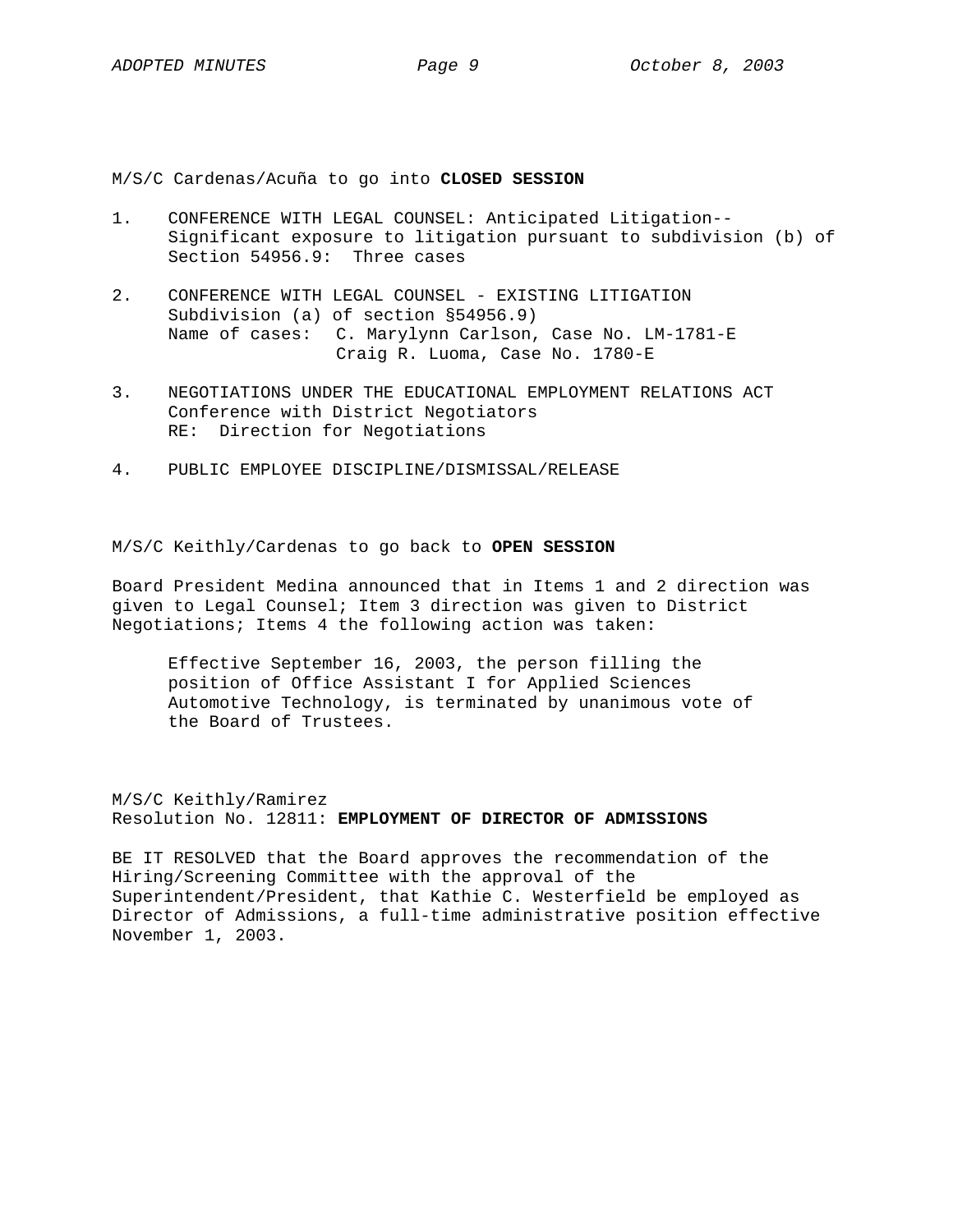M/S/C Cardenas/Keithly Resolution No. 12812: **APPOINTMENT OF ATHLETIC COACHES**

BE IT RESOLVED that the Board approves the following list of individuals to be appointed as Athletic Coaches for the 2003-2004 academic year as indicated:

| NAME           | POSITION        |                     | SPORT              |
|----------------|-----------------|---------------------|--------------------|
| Gabriel Lopez  | Coach           | Volunteer Assistant | Men's Soccer       |
| Melissa Medina | Assistant Coach |                     | Women's Volleyball |

M/S/C Cardenas/Keithly Resolution No. 12813: **TEMPORARY ACADEMIC EMPLOYMENT**

BE IT RESOLVED that the following personnel be employed temporarily, on a part-time hourly basis for the 2003-2004 academic year, in accordance with the hourly rate provided in Resolution No. 12564. Employment is contingent upon verification of records, credentials, continued funding of the grant indicated, and approval of the program officer:

| NAME. | PROJECT POSITION | FUNDING |
|-------|------------------|---------|
|       |                  |         |

| Spears, Wayne | Counselor | State   |
|---------------|-----------|---------|
| Torres, Clara | Counselor | Federal |

M/S/C Cardenas/Keithly Resolution No. 12814: **EMPLOYMENT OF PER-SESSION INSTRUCTOR**

BE IT RESOLVED that pursuant to Title V 53430, California Education Code 87359, and the District's Hiring Procedures (Resolution No. 11647, dated June 9, 1999) the following individual has been determined to possess qualifications that are at least equivalent to the minimum qualifications for the disciplines indicated, and are hereby approved to teach subjects under said discipline for the Fall 2003 semester:

NAME POSSIBLE ASSIGNMENT

Hernandez, Porfirio Mathematics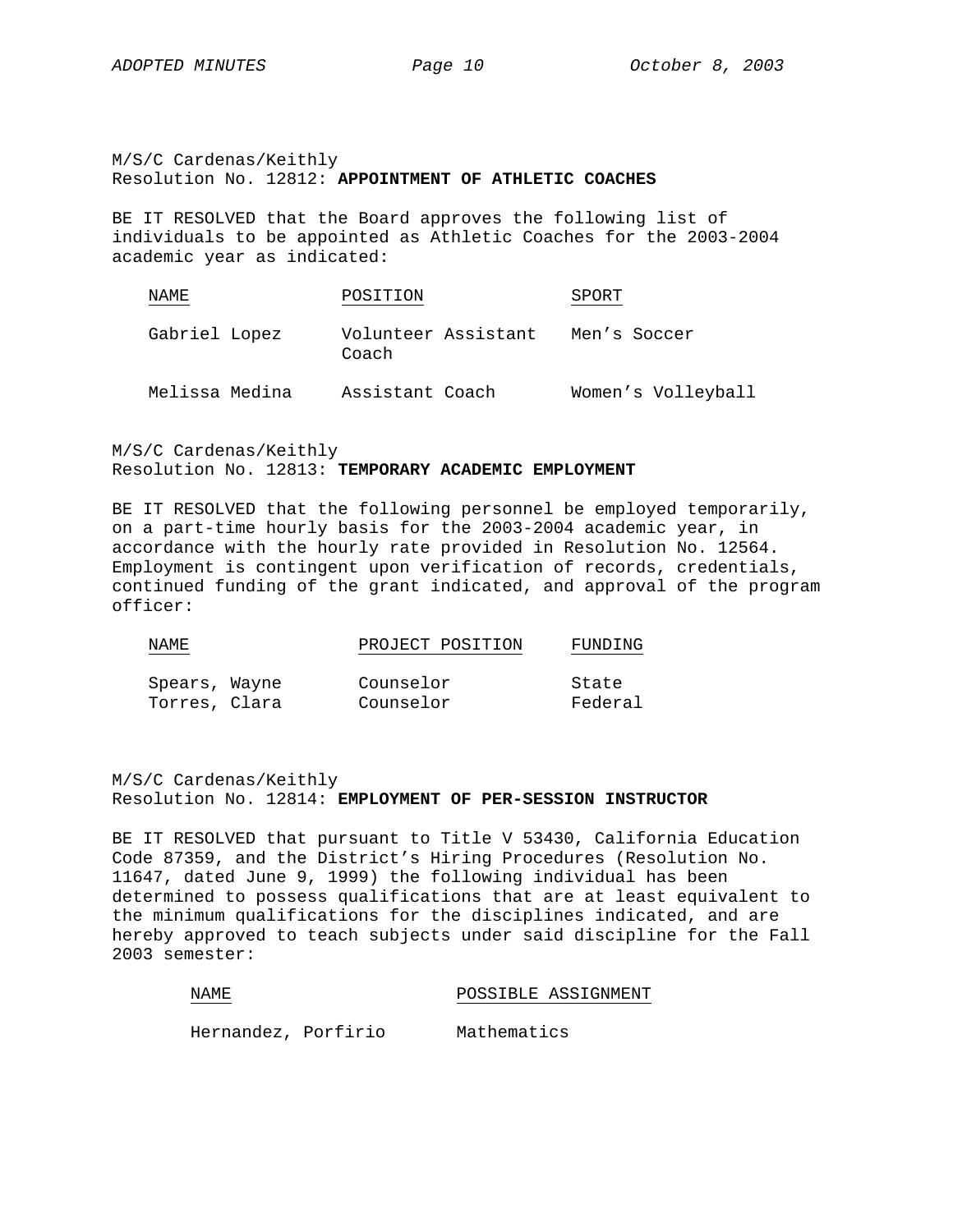M/S/C Cardenas/Keithly Resolution No. 12815: **EMPLOYMENT OF PER-SESSION INSTRUCTORS**

BE IT RESOLVED that the following personnel be employed during the 2003-2004 academic year, as credentialed, at the hourly rate provided for in Resolution No. 12564. Employment is contingent upon verification of records, credentials, finger printing clearance, and sufficient enrollment, or whether the class is essential to a fulltime instructor's load:

NAME POSSIBLE ASSIGNMENT

| Cervantes, Carole    | Nursing                      |
|----------------------|------------------------------|
| Gray-Jones, Ronette  | Physical Education           |
| Griffin, Ryan Dustin | Emergency Medical Technician |
| Hansink, Pamela      | Nursing                      |
| Hinojosa, Velia      | English as a Second Language |
| Montenegro, Jean     | English                      |
| Page, Bruce          | Speech                       |
|                      |                              |

M/S/C Cardenas/Keithly Resolution No. 12816: **SIGN LANGUAGE INTERPRETERS**

BE IT RESOLVED that the Board approves the following Short-Term Wage Rates, as requested by the Director of Human Resources and the Director of Disabled Students Programs and Services.

The agreement between the District and CSEA, Chapter 472, defines this category of employment as the classified service, in accordance with Section 88003 of the Education Code. Based on the fair treatment of employees. This employment category becomes effective November 1, 2003.

All short-term interpreters will begin at the wage rate stated for their job classification.

Interpreters (American Sign Language)

| CLASSIFICATION                | RANGE | SALARY BASE       |
|-------------------------------|-------|-------------------|
| Sign Language Interpreter I   | 30    | $$12.49 - $15.34$ |
| Sign Language Interpreter II  | 35    | $$14.63 - $17.95$ |
| Sign Language Interpreter III | 40    | $$17.04 - $20.91$ |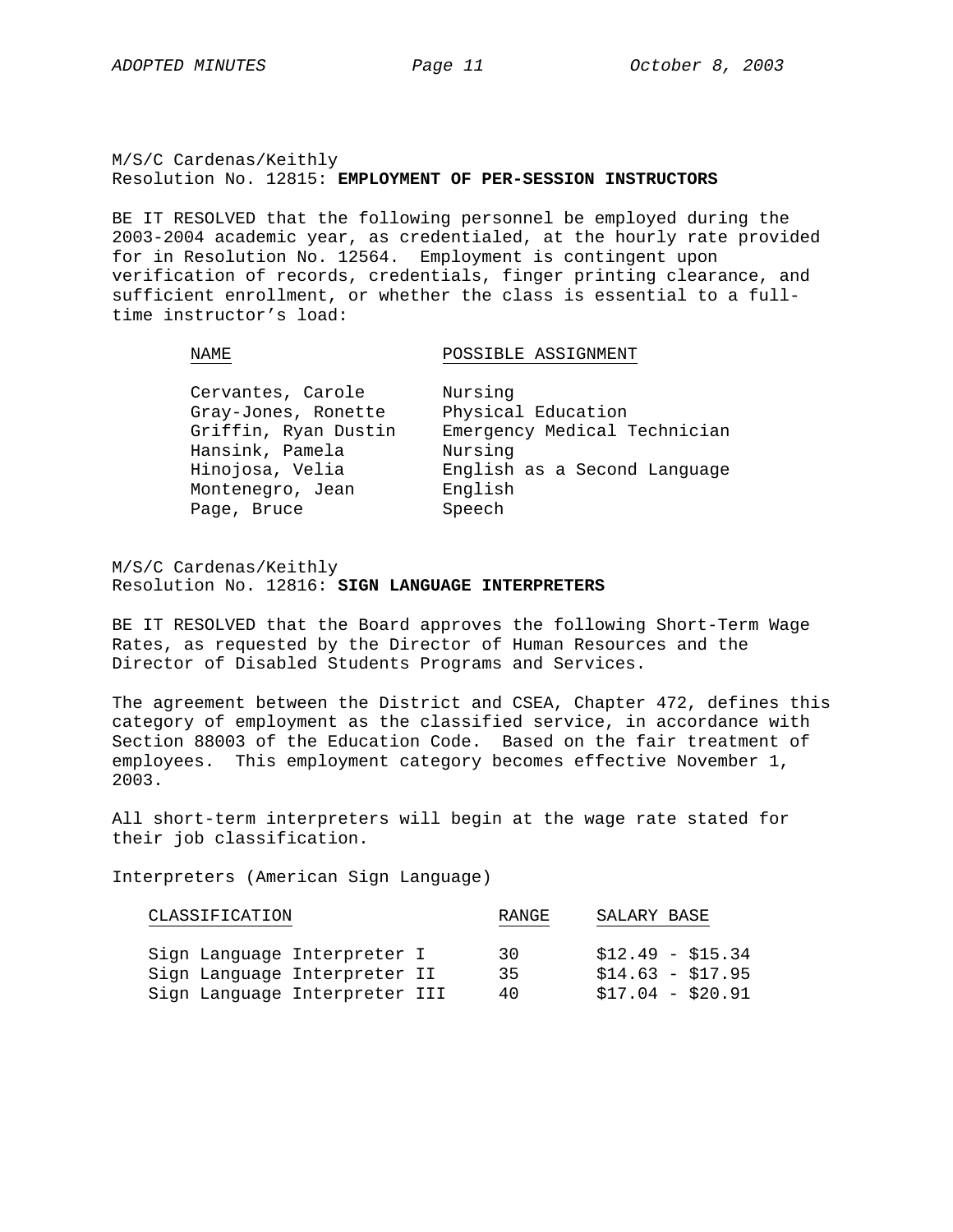# M/S/C Cardenas/Keithly Resolution No. 12817: **CLASSIFIED RESIGNATIONS**

BE IT RESOLVED that the resignation of the following classified employees be accepted as of the dates indicated:

| <b>NAME</b>                    | POSITION                              | DEPARTMENT               | FUNDING  | RANGE    | EFFECTIVE |
|--------------------------------|---------------------------------------|--------------------------|----------|----------|-----------|
| $Lopez-$<br>Temores,<br>Sandra | Learning<br>Services<br>Specialist    | Learning<br>Center       | District | $27-D$   | 9/30/03   |
| Ibarra,<br>Gabriel             | Tool Room/<br>Auto Shop<br>Technician | Industrial<br>Technology | State    | $27 - B$ | 9/15/03   |

M/S/C Cardenas/Keithly Resolution No. 12818: **CLASSIFIED SERVICE EMPLOYMENT** 

BE IT RESOLVED that the following individual be reinstated to the classified service as indicated:

| NAME                            | POSITION                  | DEPARTMENT                                       | FUNDING | RANGE | EFFECTIVE |
|---------------------------------|---------------------------|--------------------------------------------------|---------|-------|-----------|
| Cortes-<br>Ramirez,<br>Carolina | Staff<br>Secretary<br>T T | Science Math District 25-H<br>and<br>Engineering |         |       | 10/1/03   |

M/S/C Cardenas/Keithly Resolution No. 12819: **CLASSIFIED CONFIDENTIAL EMPLOYMENT**

BE IT RESOLVED that the following individual be employed in the classified confidential service as indicated:

| NAME<br><b>Contract Contract Contract</b> | POSITION                                            | FUNDING  | RANGE    | EFFECTIVE |
|-------------------------------------------|-----------------------------------------------------|----------|----------|-----------|
|                                           | Diaz, Angelica Human Resources<br>Office Technician | District | $21 - A$ | 8/13/03   |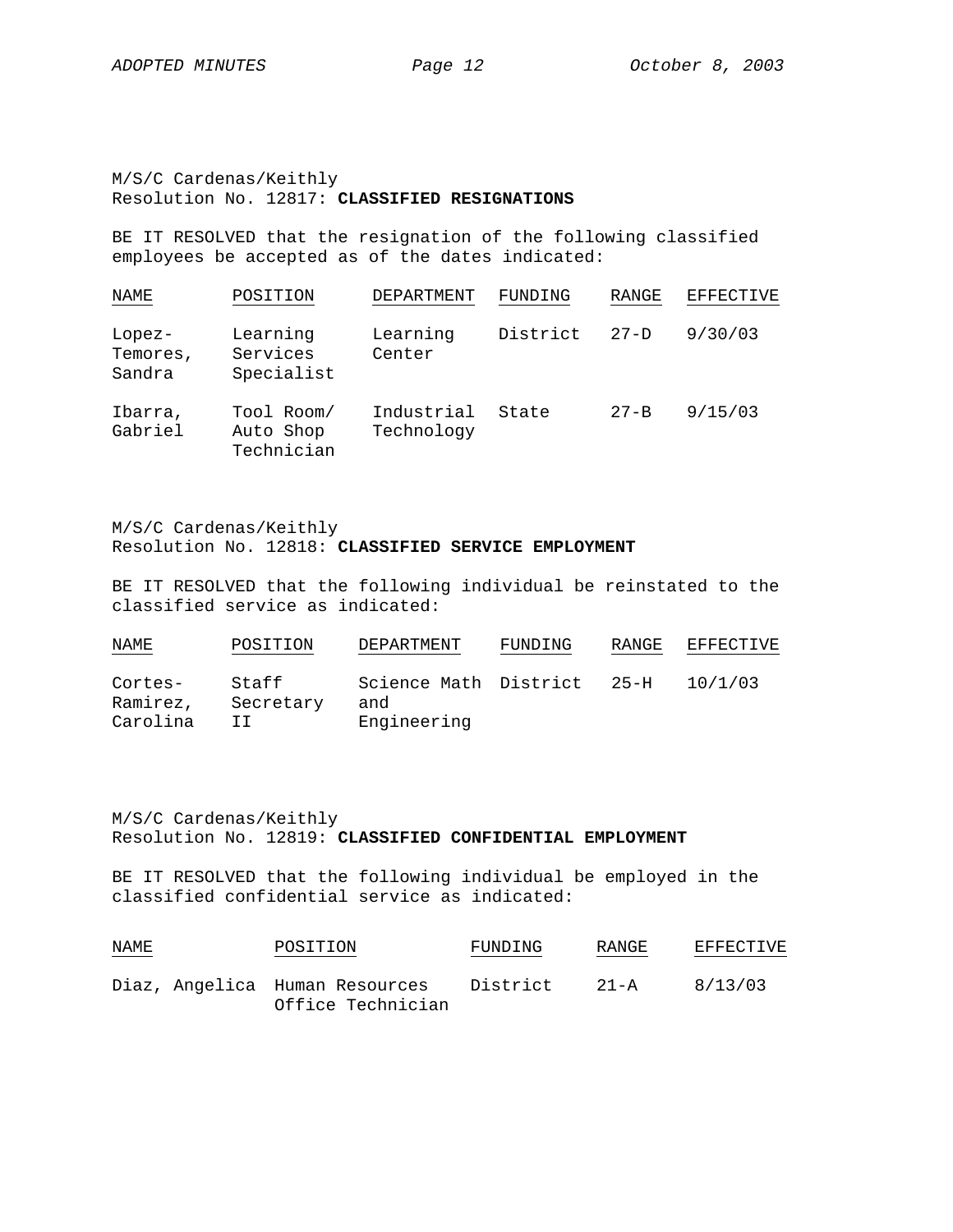M/S/C Cardenas/Keithly Resolution No. 12820: **CLASSIFIED SERVICE EMPLOYMENT** 

BE IT RESOLVED that the following individuals be employed in the classified service as indicated:

| NAME                  | POSITION                           | DEPARTMENT           | FUNDING  | RANGE    | EFFECTIVE |
|-----------------------|------------------------------------|----------------------|----------|----------|-----------|
| Espinoza,<br>Graciela | Staff Secretary<br>T T             | Business<br>Division | District | $25 - C$ | 9/15/03   |
| Lopez,<br>David       | Microcomputer<br>Lab<br>Technician | Business<br>Lab      | State    | $28 - A$ | 9/22/03   |

# M/S/C Cardenas/Keithly Resolution No. 12821: **SHORT-TERM STUDENT SERVICES ASSISTANT FOR CALEXICO EXTENDED CAMPUS**

WHEREAS the Dean of Extended Campus has determined a need for a shortterm employee at the Extended Campus.

WHEREAS this need is based on the following: the Student Services Representative assigned to the department resigned effective August 22, 2003, and in order to maintain the same level of services provided by the department, it is necessary to employ a short-term employee until the position of Student Services Representative is filled on a permanent basis.

WHEREAS the classification for the short-term employee is Student Services Assistant.

WHEREAS, the specific duties to be performed by the short-term employee are:

- Provide assistance and information to students on the telephone or at a counter.
- Perform a variety of general clerical and record keeping duties to support admissions and records functions.
- Receive visitors; answer telephone and refer telephone calls and visitors to appropriate personnel; answer routine questions according to established guidelines.
- Provide clerical and supportive assistant to the Dean of Extended Campus.
- Perform related duties as assigned.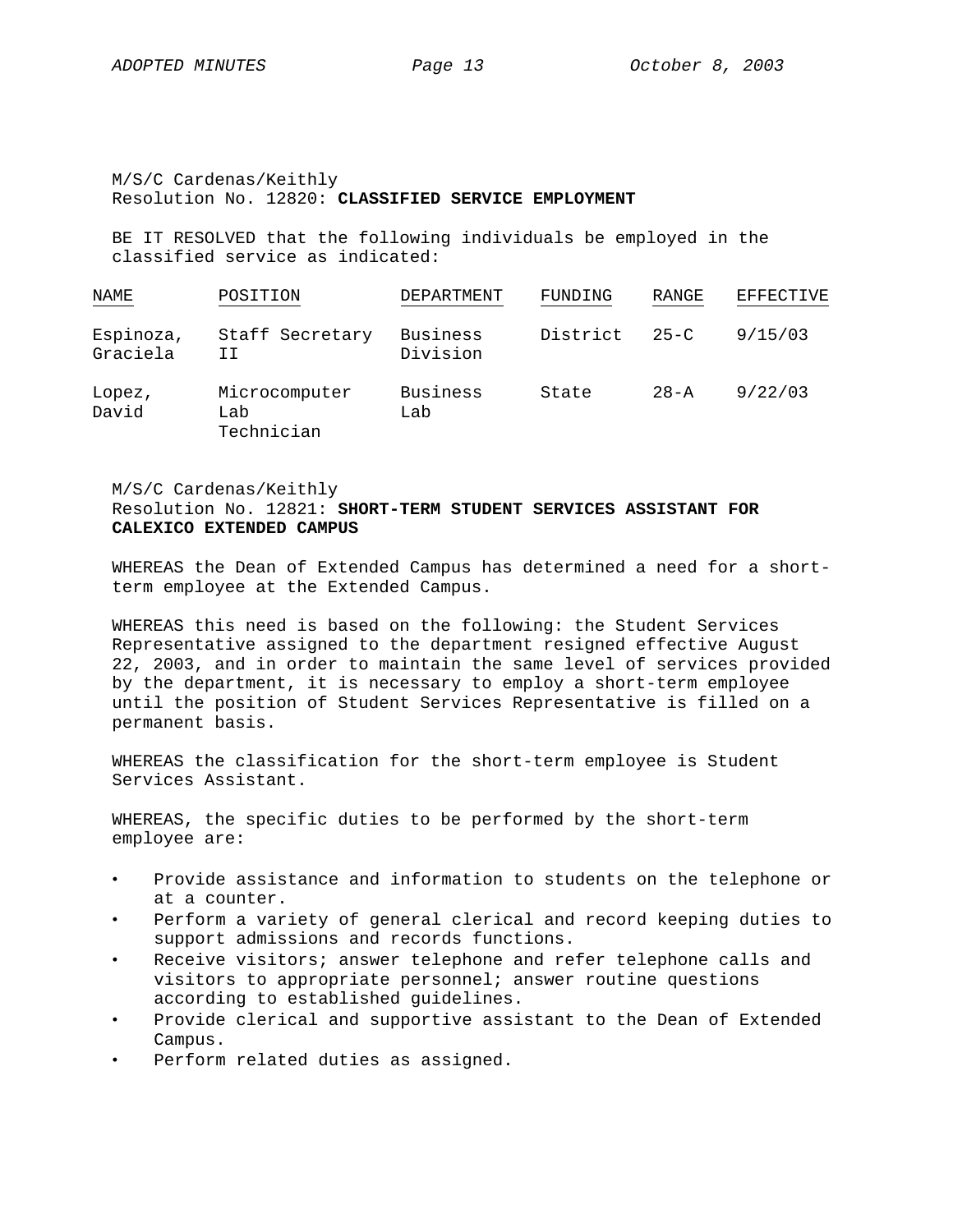WHEREAS, the employment term of the short-term employee shall begin on August 2, 2003 and end on or before December 19, 2003;

NOW, THEREFORE, BE IT RESOLVED that the Board approves the position of a short-term Student Services Assistant I at the Extended Campus"

BE IT FURTHER RESOLVED that the person in the short-term position shall be employed in accordance with the provisions of Educational Code Section 88003 relating to short-term employees.

# M/S/C Cardenas/Keithly Resolution No. 12822: **SHORT-TERM OFFICE ASSISTANT I FOR EXTENDED CAMPUS**

WHEREAS the Dean of Extended Campus has determined a need for a shortterm employee at the Extended Campus.

WHEREAS this need is based on the following: the Administrative Secretary assigned to the department resigned effective September 1, 2003 and in order to maintain the same level of services provided by the department, it is necessary to employ a short-term employee until the position of Administrative Secretary is filled on a permanent basis.

WHEREAS the classification for the short-term employee is Office Assistant I.

WHEREAS the specific duties to be performed by the short-term employee are.

- Perform routine clerical duties.
- Type a variety of written materials such as letters, memoranda, and reports.
- Receive visitors; answer telephone and refer telephone calls and visitors to appropriate personnel; answer routine questions according to established guidelines.
- Receive, open and distribute mail; schedule appointments.
- Will provide clerical and supportive assistant to the Dean of Extended Campus.
- Perform related duties as assigned

WHEREAS the employment term of the short-term employee shall begin on August 2, 2003 and end on or before December 19, 2003.

NOW, THEREFORE, BE IT RESOLVED that the Board approves the position of a short-term Office Assistant I at the Extended Campus"

BE IT FURTHER RESOLVED that the person in the short-term position shall be employed in accordance with the provisions of Educational Code Section 88003 relating to short-term employees.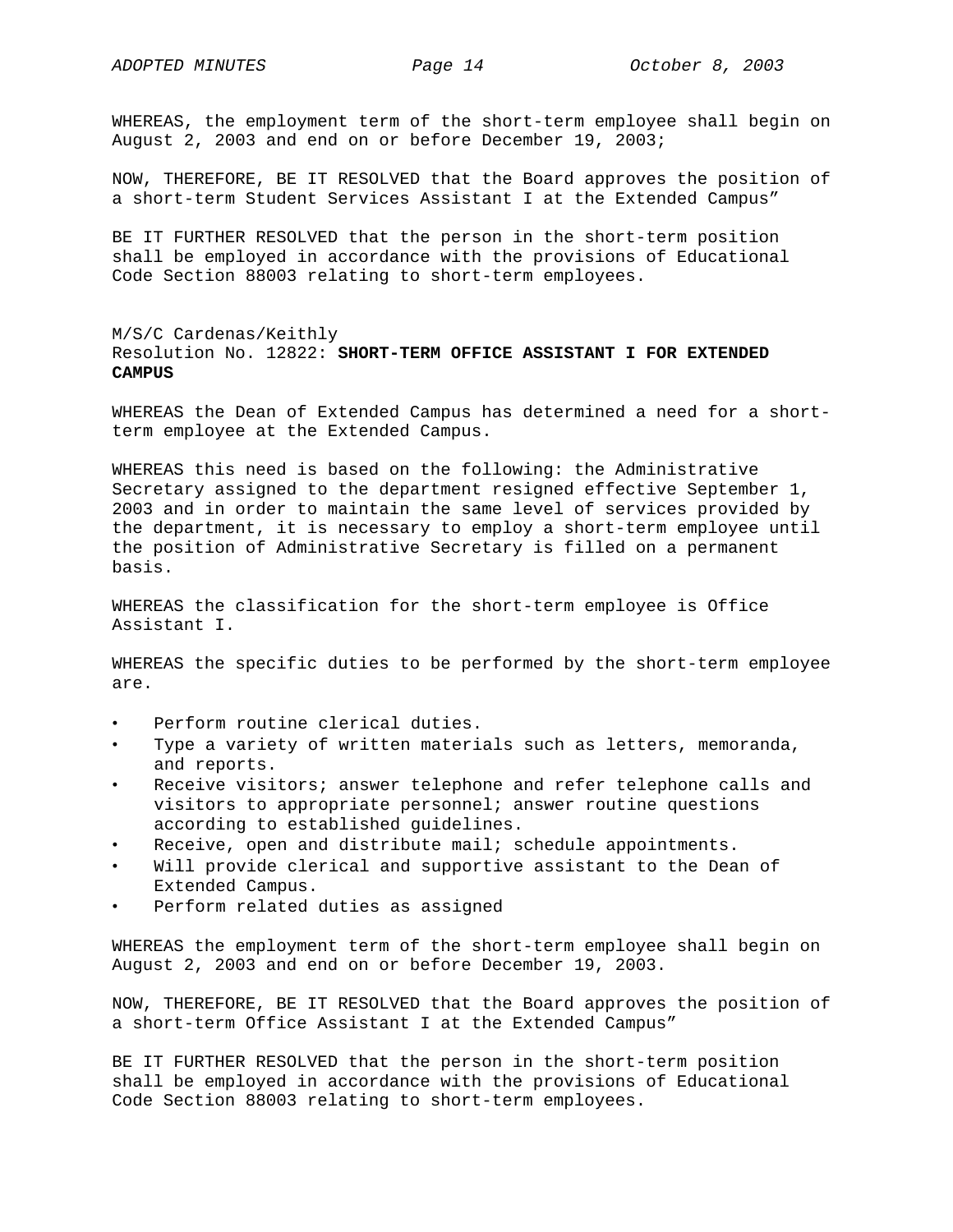# M/S/C Cardenas/Keithly Resolution No. 12823: **SHORT-TERM OFFICE ASSISTANT I FOR INDUSTRIAL TECHNOLOGY**

WHEREAS the Dean of Instruction for Applied Sciences has determined a need for a short-term employee at the Industrial Technology Department.

WHEREAS this need is based on the following: the Office Assistant II assigned to the department accepted another position within the district effective September 22, 2003 and in order to maintain the same level of services provided by the department, it is necessary to employ a short-term employee until the position of Office Assistant II is filled on a permanent basis.

WHEREAS the classification for the short-term employee is Office Assistant I.

WHEREAS the specific duties to be performed by the short-term employee are:

- Act as receptionist;
- Perform a variety of general clerical duties to support the program.
- Receive visitors; answer telephone and refer telephone calls and visitors to appropriate personnel; answer routine questions according to established guidelines.
- Provide clerical and supportive assistant to the Division Chairman and Staff.
- Perform related duties as assigned

WHEREAS the employment term of the short-term employee shall begin on August 9, 2003 and end on or before December 19, 2003;

NOW, THEREFORE, BE IT RESOLVED that the Board approves the position of a short-term Office Assistant I at the Industrial Technology Department.

BE IT FURTHER RESOLVED that the person in the short-term position shall be employed in accordance with the provisions of Educational Code Section 88003 relating to short-term employees.